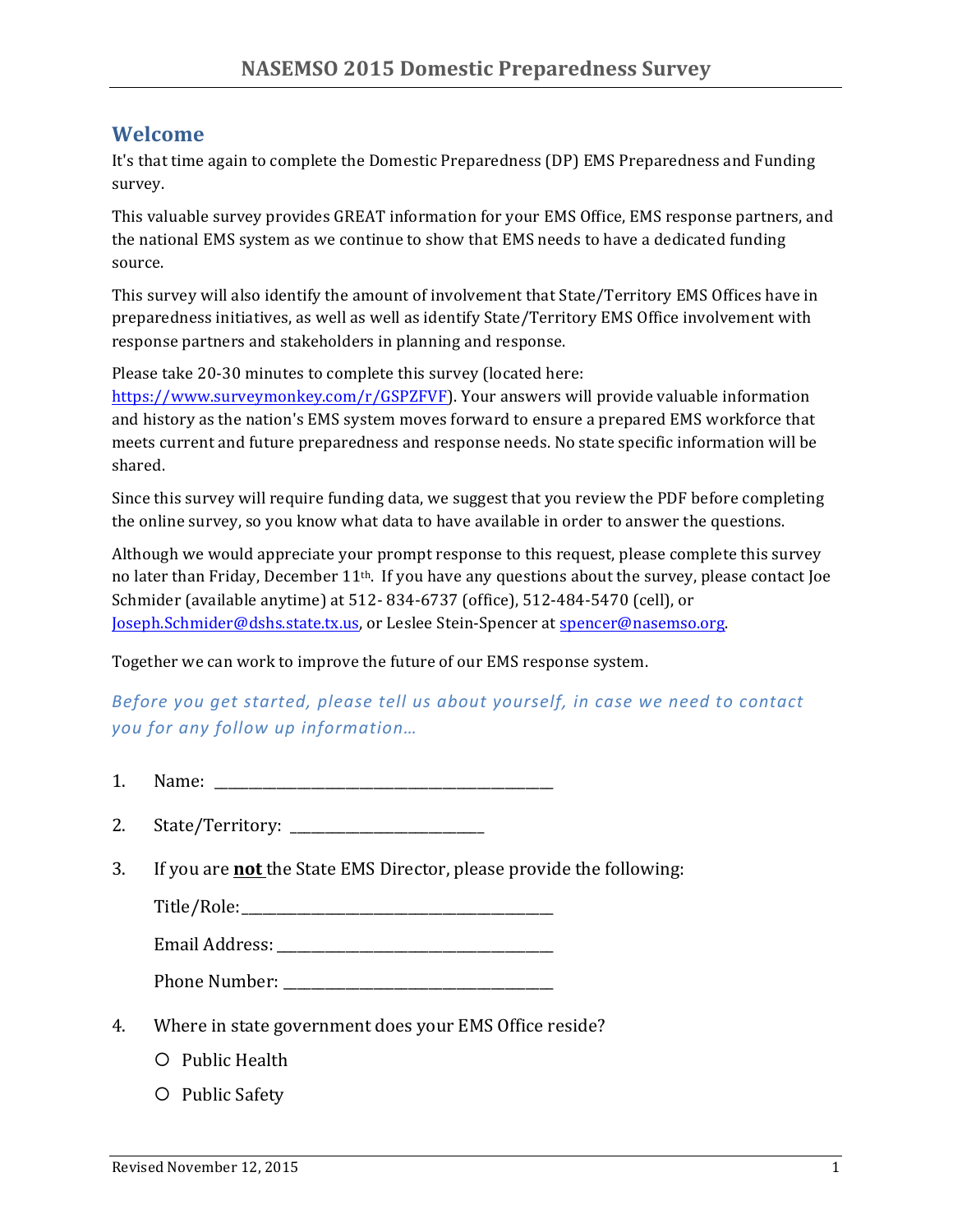- O Independent Board/Commission
- O Other *(please specify)*

## **Preparedness & Response**

#### *ACRONYMS*

- **AOC** Agency Operation Center
- **EOC** Emergency Operations Center
- **ECC** Emergency Coordination Center
- **EMA** Emergency Management Agency (State counterpart to FEMA)
- **EMAC** Emergency Management Assistance Compact

**ESAR-VHP**– Emergency System for Advance Registration of Volunteer Health Professionals

**FEMA** – Federal Emergency Management Agency

- 5. Does your EMS Office have a designated position in the State EOC/ECC/AOC?
	- $\bigcirc$  Yes  $\rightarrow$  *go* to #6
	- $\bigcirc$  No  $\rightarrow$  *skip* to #7
- 6. What type of EMS staff person is designated in the State EOC/ECC/AOC? *(select all the apply)*
	- $\Box$  EMS Director (or designee)
	- $\Box$  EMS Systems Coordinator
	- $\Box$  Emergency Preparedness Staff Member
	- $\Box$  Field Representative/Inspector
	- $\Box$  Medical Director
	- $\Box$  Operations Staff Member
	- $\Box$  Training/Certification Manager
	- $\Box$  Trauma Staff Member
	- $\Box$  Other (please specify)
- 7. Does your EMS Office have a designated position in the State Fusion Center?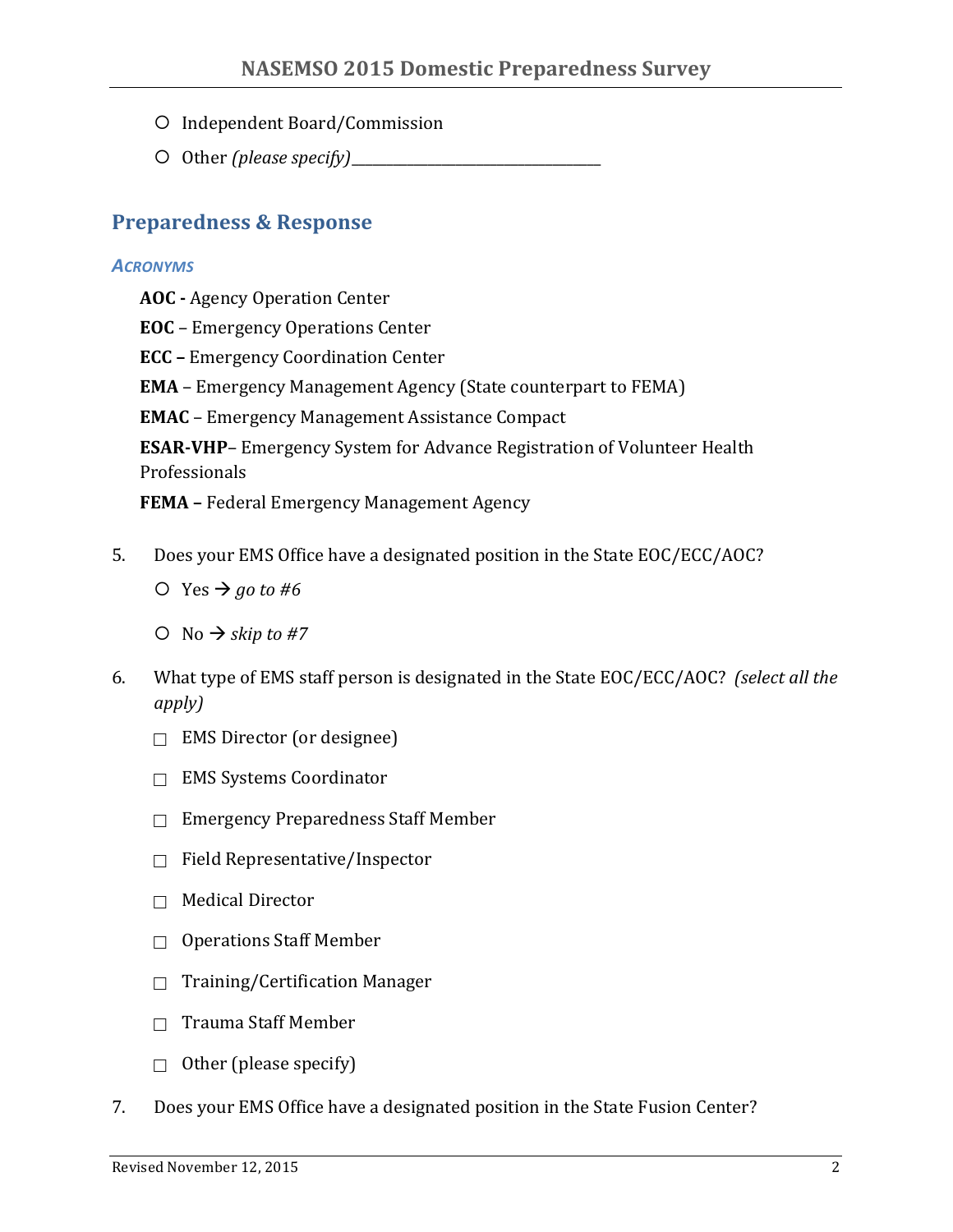- $\bigcirc$  Yes  $\rightarrow$  *go* to #8
- $\bigcirc$  No  $\rightarrow$  *skip* to #9
- $\circ$  We do not have a State Fusion Center  $\rightarrow$  *skip to #9*
- 8. What type of EMS staff person is designated in the State Fusion Center? (select all the *apply)*
	- $\Box$  EMS Director (or designee)
	- $\Box$  EMS Systems Coordinator
	- $\Box$  Emergency Preparedness Staff Member
	- $\Box$  Field Representative/Inspector
	- $\Box$  Medical Director
	- $\Box$  Operations Staff Member
	- $\Box$  Training/Certification Manager
	- $\Box$  Trauma Staff Member
	- $\Box$  Other (please specify)
- 9. Does your EMS Office have a designated position in the State Public Health EOC (if separate from the State EOC)?
	- $\Box$  Yes  $\rightarrow$  *go* to #10
	- $\Box$  No  $\rightarrow$  *skip* to #11
	- □ We do not have a State Public Health EOC  $\rightarrow$  *skip to #11*
- 10. What type of EMS staff person is designated in the State Public Health EOC? (select all *the apply)*
	- $\Box$  EMS Director (or designee)
	- □ EMS Systems Coordinator
	- $\Box$  Emergency Preparedness Staff Member
	- $\Box$  Field Representative/Inspector
	- $\Box$  Medical Director
	- $\Box$  Operations Staff Member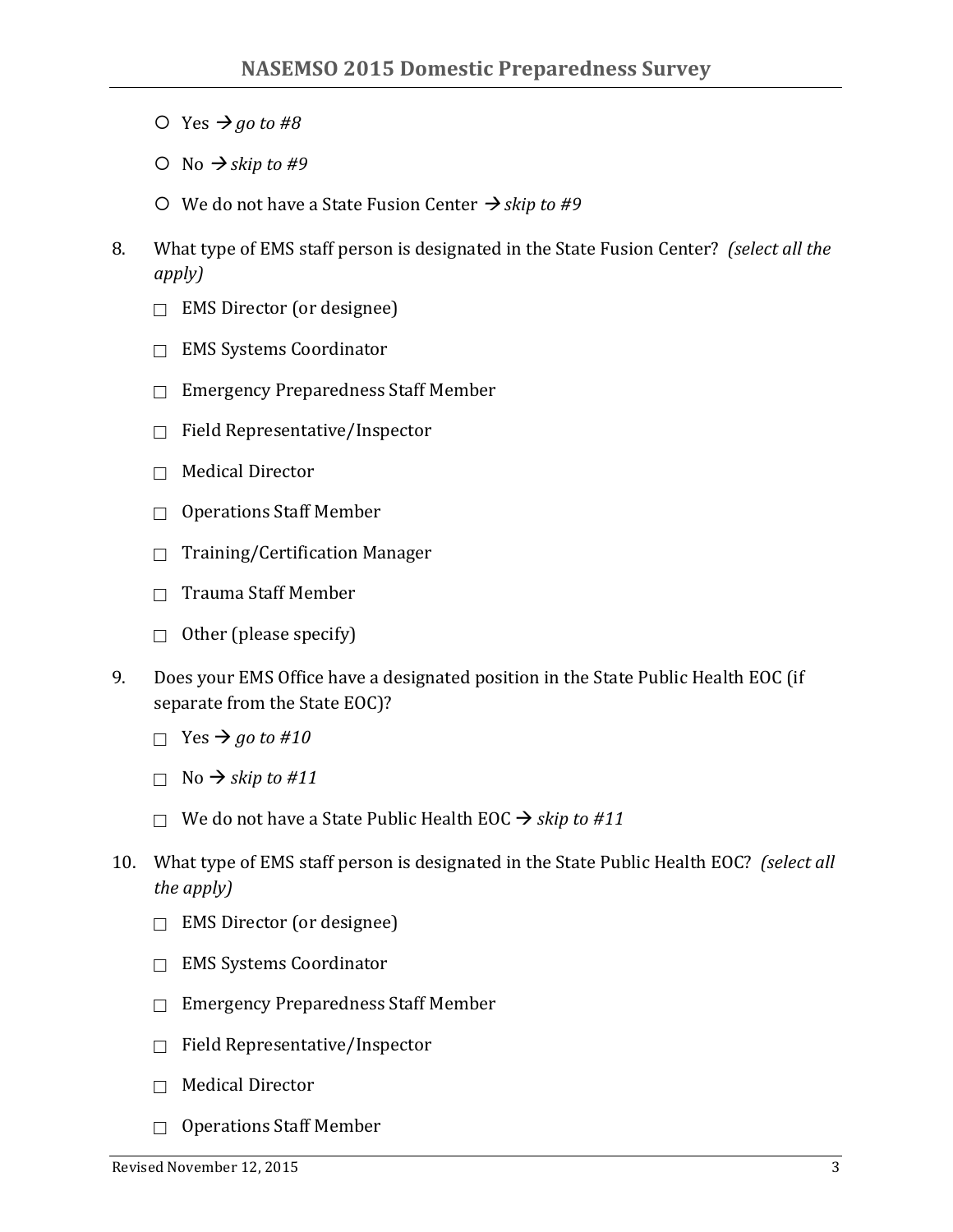- $\Box$  Training/Certification Manager
- $\Box$  Trauma Staff Member
- $\Box$  Other (please specify)
- 11. Does your State EMA Office contact the EMS Office for EMAC mobilization requests of any of the following: *(select all that apply)* 
	- $\Box$  Ambulances (Ground)
	- $\Box$  Ambulances (Air)
	- $\Box$  Personnel
	- $\Box$  EMS Strike Teams (e.g. Incident Command, Mass Casualty Bus, Mobile Hospital, etc.)

! Other EMS Resources *(please describe): \_\_\_\_\_\_\_\_\_\_\_\_\_\_\_\_\_\_\_\_\_\_\_\_\_\_\_\_\_\_\_\_\_\_\_*

- $\Box$  None of the above
- 12. Has the State EMA Office worked with your EMS Office on EMAC initiatives for any of the following: *(select all that apply)* 
	- $\Box$  Ambulance availability (public)
	- $\Box$  Ambulance availability (private)
	- $\Box$  EMT credentialing
	- $\Box$  Medical oversight
	- ! Other *(please specify) \_\_\_\_\_\_\_\_\_\_\_\_\_\_\_\_\_\_\_\_\_\_\_\_\_\_\_\_\_\_\_\_\_\_\_\_\_\_\_\_\_\_\_\_\_*
	- $\Box$  None of the above
- 13. In the past 3 years, has your State requested an EMS mutual aid response from another State during a major incident?

**O**Yes

 $ON<sub>0</sub>$ 

- 14. In the past 3 years, has your State deployed ambulances to support a mutual aid response during a major incident through:
	- a) EMAC?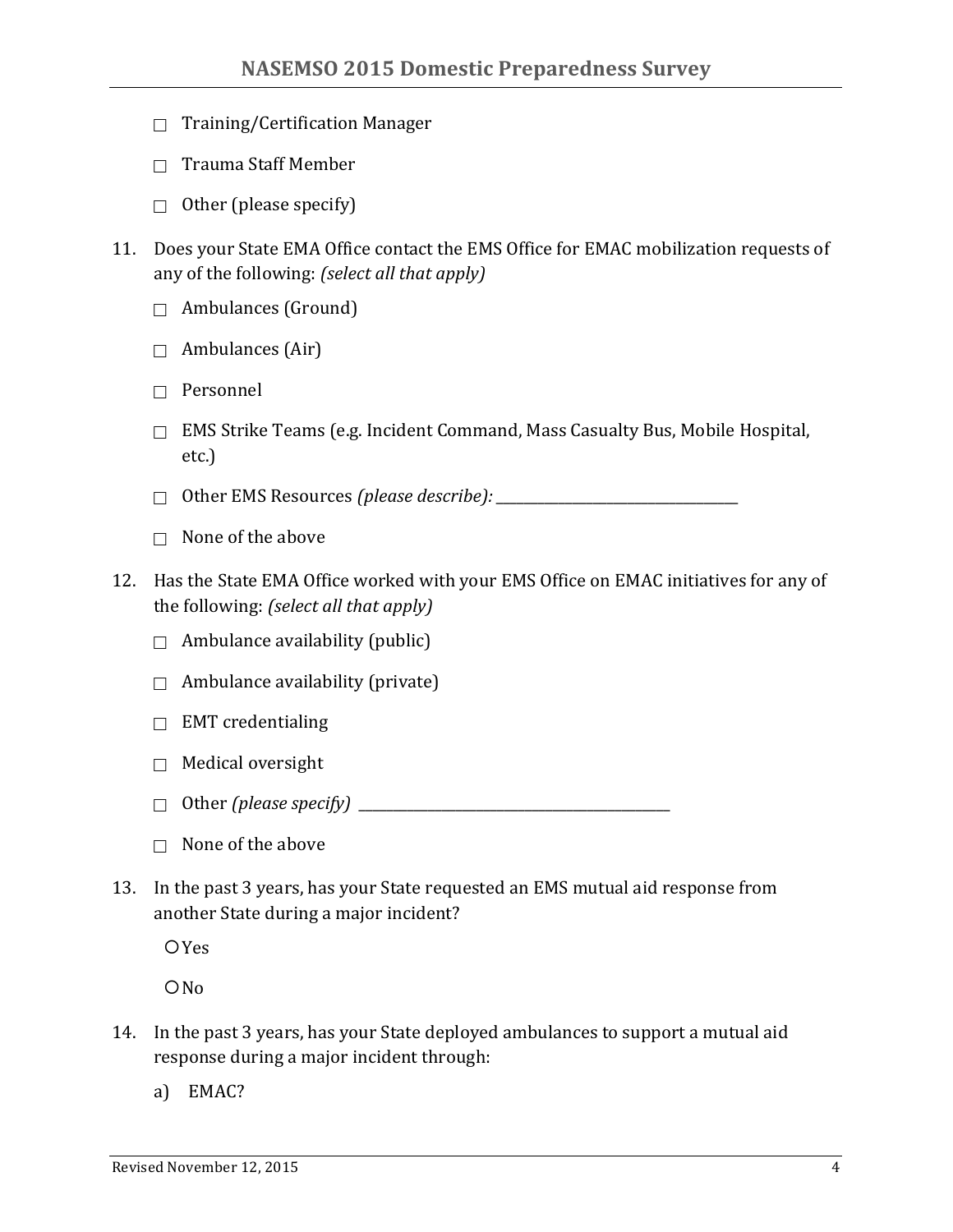- O Yes, with EMS Office coordination/communication
- O Yes, without EMS Office coordination/communication

 $O$  No

- b) The National Ambulance Contract?
	- O Yes, with EMS Office coordination/communication
	- O Yes, without EMS Office coordination/communication

 $O$  No

- c) A State-to-State Cooperation Agreement?
	- O Yes, with EMS Office coordination/communication
	- O Yes, without EMS Office coordination/communication

 $\overline{O}$  No

- d) Other *(please identify)***\_\_\_\_\_\_\_\_\_\_\_\_\_\_\_\_\_\_\_\_\_\_\_\_\_\_\_\_\_\_\_\_\_\_\_\_\_\_\_\_\_\_\_\_**
- 15. In the past 3 years, have ambulances left your State to support a mutual aid response during a major incident without prior communication with your EMS Office?

 $OYes$ 

 $ON<sub>0</sub>$ 

16. Do you have existing legislation or rules requiring ambulances to notify your EMS Office when they leave the State for a major incident?

 $OYes$ 

 $ONO$ 

O Legislation is pending

17. Does your EMS Office participate in the coordination of EMS resources (ambulances, practitioners, medical supplies, etc.) during a major incident in your State?

 $O$  Yes

 $ONO$ 

18. If your State needed ambulances during a major incident today, what would be your primary source for the request?

O EMAC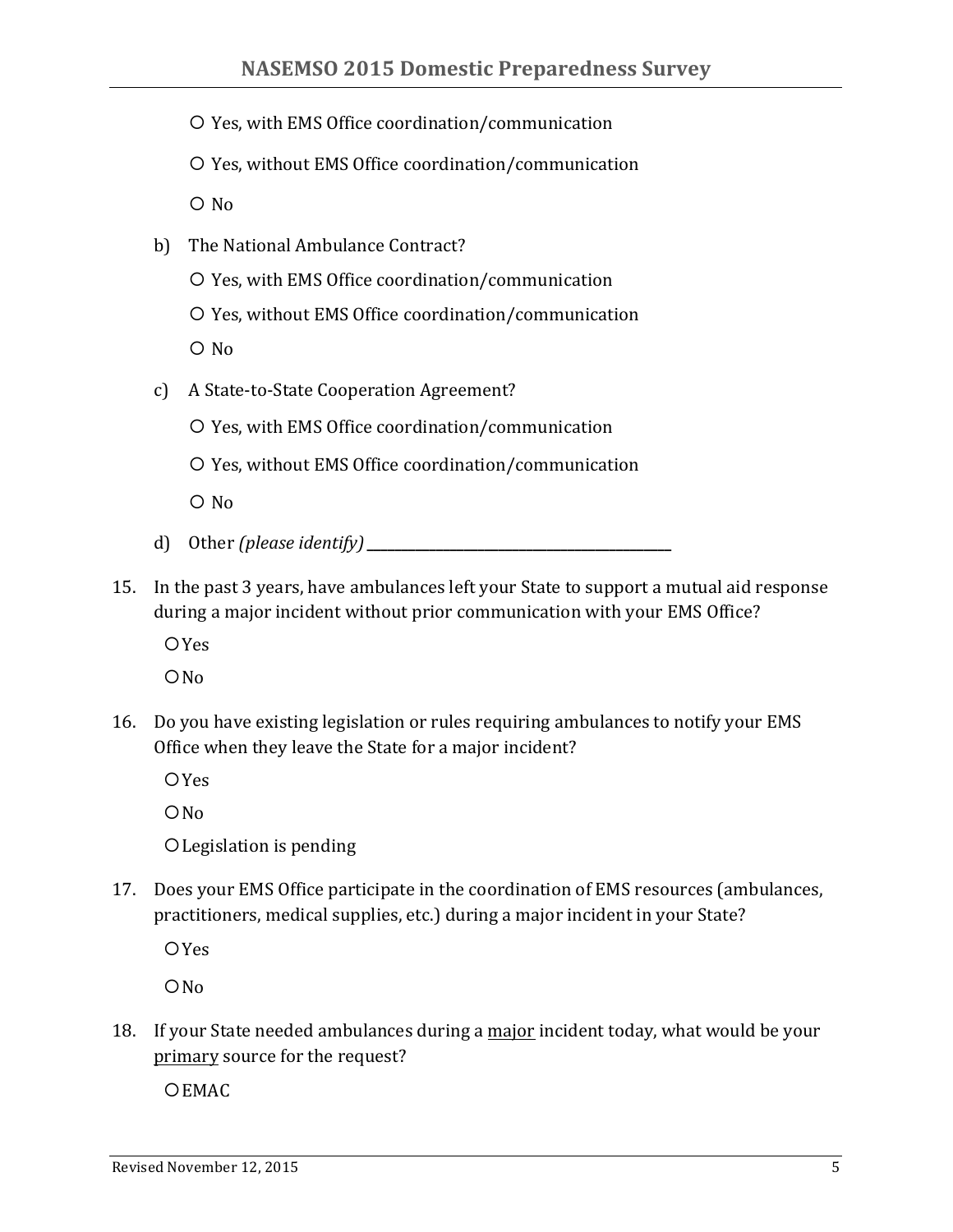O National Ambulance Contract

O State-to-State agreements

O Local EOC

O Unlikely to request outside assets

19. Do you have EMS practitioners in your State that participate as subcontractors to FEMA's National Ambulance Contract?

 $OYes$ 

 $ONO$ 

20. Who coordinates an EMS resource request if the request is for both EMAC and the National Ambulance Contract?

O State EMS Office

O State EMA Office

OEMS & EMA

O No one coordinates the request

21. Does your State use a volunteer database (such as ESAR-VHP or related state version) to register EMS practitioners who are willing to deploy for interstate mutual aid?

 $ON<sub>0</sub>$ 

O Yes, ESAR-VHP

 $\bigcirc$  Yes, Other *(please describe)*:

22. Does your State report EMS practitioners to HRSA's National Practitioner Data Bank (NPDB) when their license has been suspended or revoked?

 $OYes$ 

 $ONO$ 

23. Please indicate the levels at which mutual aid agreements (excluding EMAC deployment) are in place: *(select all that apply)* 

 $\Box$  Local

- $\Box$  Regional
- $\Box$  Interstate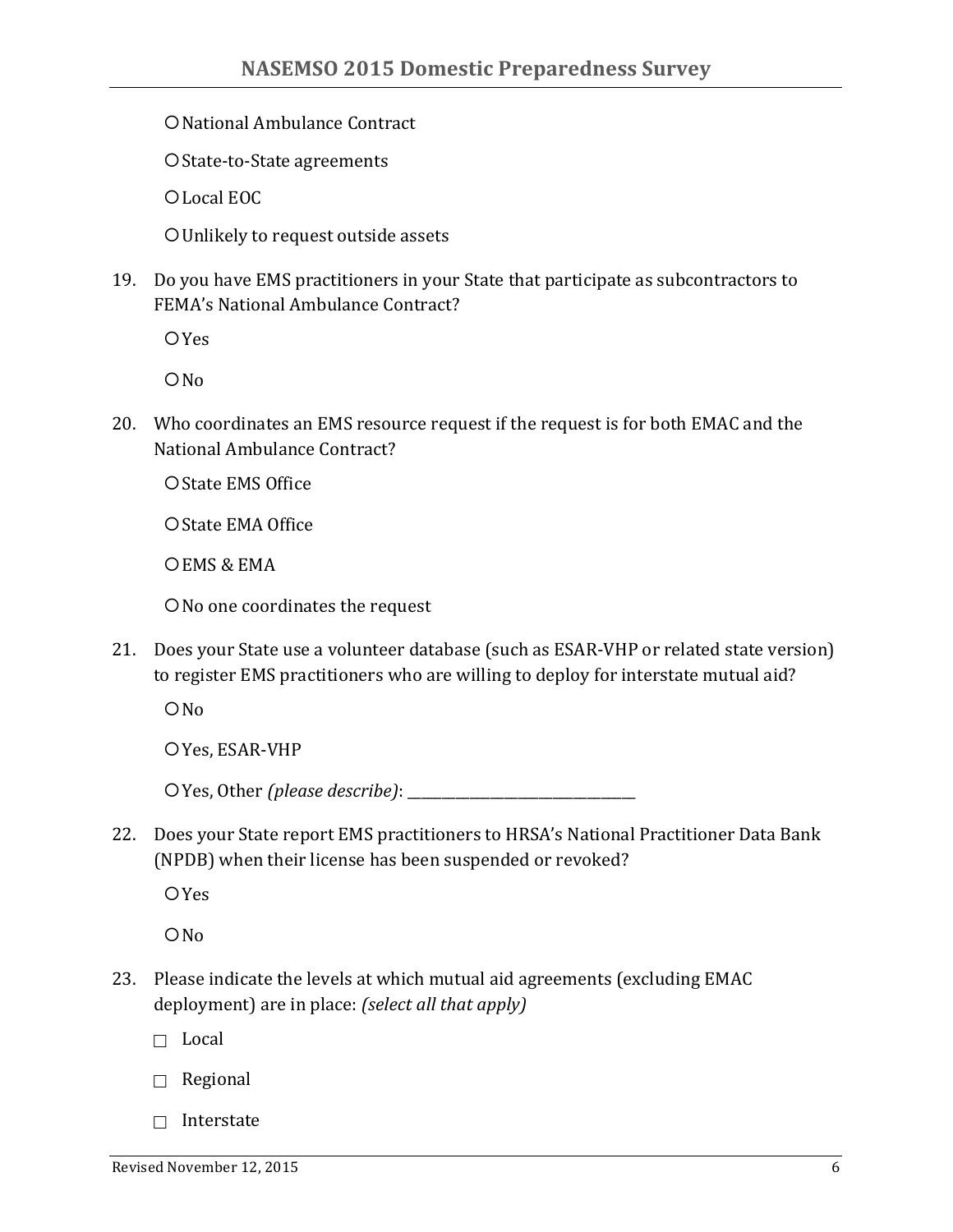$\Box$  Intrastate

# **Funding**

### *ACRONYMS*

- **AFG** Assistance to Firefighters Grant
- **ASPR** Assistant Secretary for Preparedness and Response
- **CDC** Centers for Disease Control and Prevention
- **DHS** Department of Homeland Security
- **EMPG** Emergency Management Preparedness Grant
- **EMSC** EMS for Children
- **FEMA** Federal Emergency Management Agency
- **HPP** Hospital Preparedness Program
- **HRSA** Health Resources and Services Administration
- **HSGP** Homeland Security Grant Program
- **PHEP** Public Health Emergency Preparedness
- **SP** State Partnership
- **SPROC** State Partnership Regionalization of Care
- **UASI** Urban Area Security Initiative
- 24. For each type of grant, how involved is your EMS Office in the application process?

| a) | <b>ASPR HPP</b>       |               | $\circ$ Rarely      |
|----|-----------------------|---------------|---------------------|
|    | O N/A                 |               | O Not involved      |
|    | O Very involved       | $\mathcal{C}$ | <b>Block Grants</b> |
|    | O Involved            |               | O N/A               |
|    | O Occasionally        |               | O Very involved     |
|    | O Rarely              |               | O Involved          |
|    | O Not involved        |               | O Occasionally      |
| b) | <b>ASPR HPP Ebola</b> |               | O Rarely            |
|    | O N/A                 |               | O Not involved      |
|    | O Very involved       | $\mathbf{d}$  | <b>CDC</b> Ebola    |
|    | O Involved            |               | O N/A               |
|    | O Occasionally        |               | O Very involved     |
|    |                       |               |                     |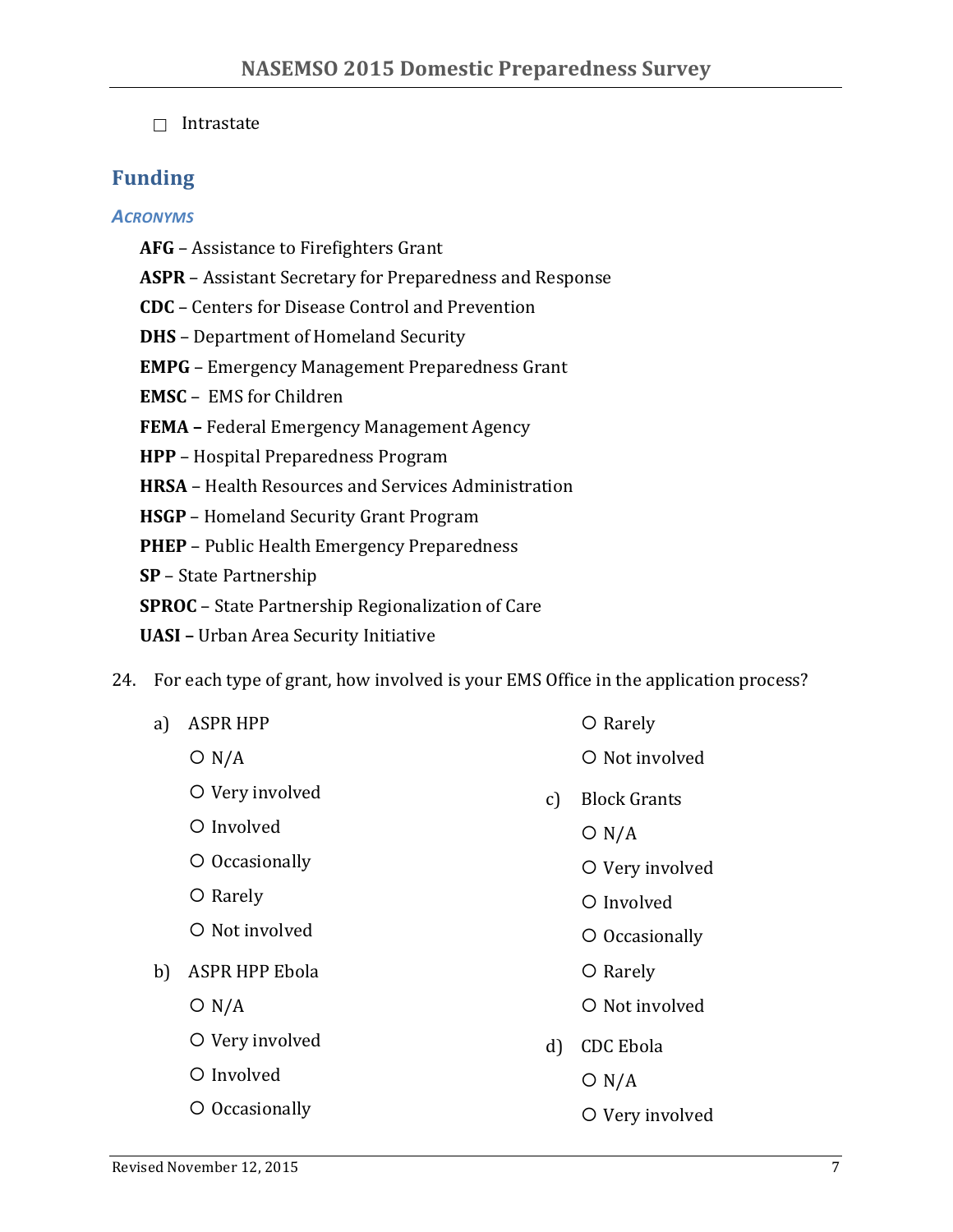- ¡ Involved
- O Occasionally
- O Rarely
- $\bigcirc$  Not involved
- e) CDC Pandemic Influenza Supplemental
	- $O N/A$
	- O Very involved
	- ¡ Involved
	- O Occasionally
	- O Rarely
	- O Not involved
- f) CDC PHEP
	- $O N/A$
	- O Very involved
	- $O$  Involved
	- O Occasionally
	- O Rarely
	- $\bigcirc$  Not involved
- g) DHS EMPG
	- $O N/A$
	- O Very involved
	- O Involved
	- O Occasionally
	- O Rarely
	- $\circ$  Not involved
- h) DHS HSGP
	- $O N/A$
	- O Very involved
- ¡ Involved
- O Occasionally
- O Rarely
- O Not involved
- i) FEMA AFG
	- $O N/A$
	- O Very involved
	- $\bigcirc$  Involved
	- O Occasionally
	- O Rarely
	- O Not involved
- j) FEMA UASI
	- $O N/A$
	- O Very involved
	- $O$  Involved
	- O Occasionally
	- O Rarely
	- $\circ$  Not involved
- k) HRSA EMSC SP
	- $O N/A$
	- O Very involved
	- O Involved
	- O Occasionally
	- O Rarely
	- $\circ$  Not involved
- l) EMSC SPROC
	- $O N/A$
	- O Very involved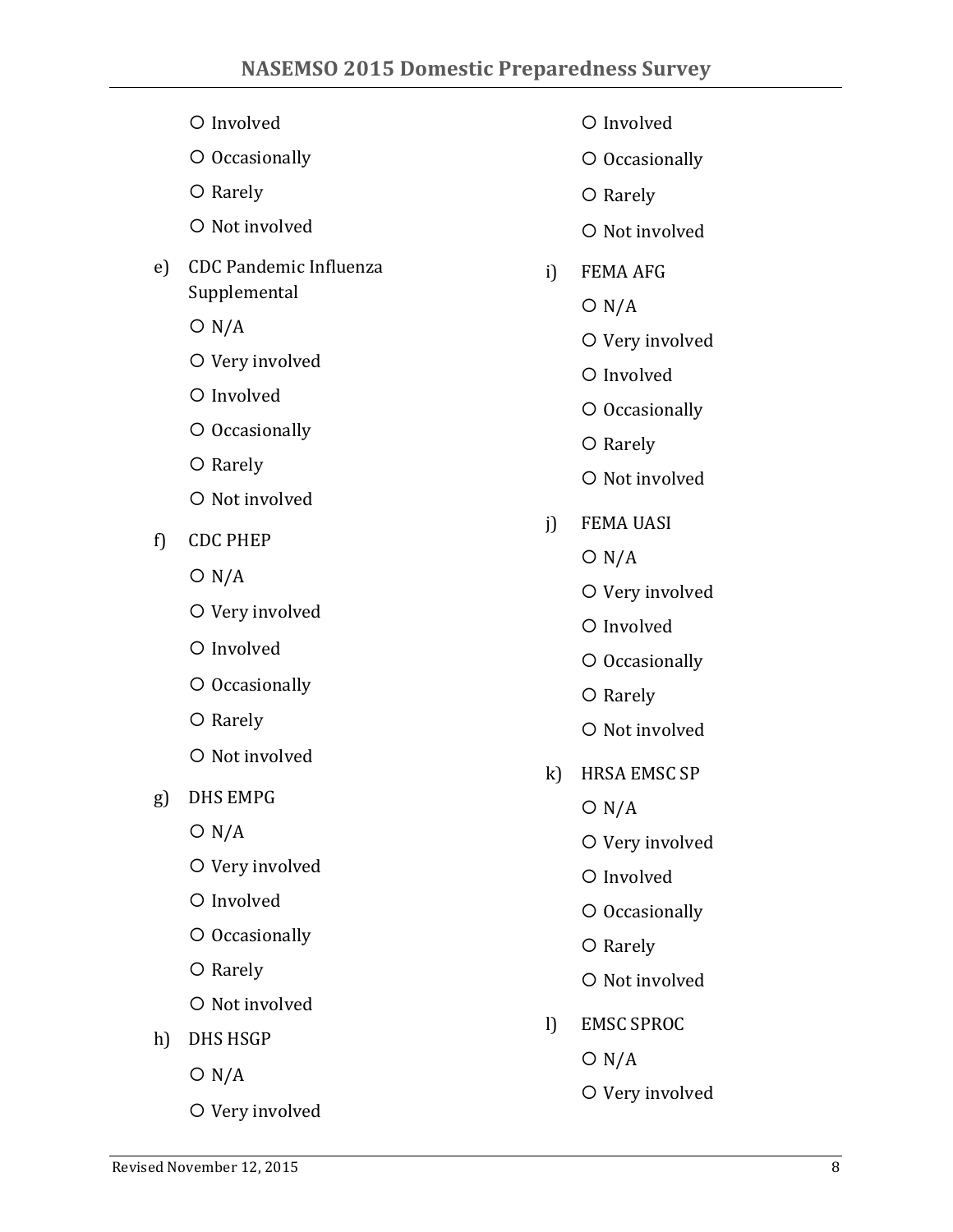- $O$  Involved
- O Occasionally

O Rarely

O Not involved

- O Rarely
- O Not involved
- m) Other *(indicate preparedness funding sources only)*:

\_\_\_\_\_\_\_\_\_\_\_\_\_\_\_\_\_\_\_\_\_\_\_\_\_\_\_\_\_\_\_\_\_\_\_

- $O N/A$
- O Very involved
- $O$  Involved
- $\circ$  Occasionally
- 25. Please indicate below, for each type of grant, the amount received by your EMS Office (even if used as pass-through funding to local EMS agencies/personnel) for the Federal Fiscal Year 2015 (Oct 1, 2014 – Sept 30, 2015):
	- a) ASPR HPP  $$$
	- b) Block Grants  $\frac{1}{2}$
	- c) CDC Pandemic Influenza Supplemental \$
	- d) CDC PHEP  $\hat{\mathbf{s}}$
	- e) DHS EMPG  $$$
	- f) DHS HSGP  $\$$
	- g) FEMA AFG \$ \_\_\_\_\_\_\_\_\_\_\_\_\_\_\_\_\_\_\_\_\_\_
	- h) FEMA UASI \$ \_\_\_\_\_\_\_\_\_\_\_\_\_\_\_\_\_\_\_\_\_\_
	- i) HRSA EMSC SP  $$$
	- j) HRSA EMSC SPROC  $\frac{1}{2}$
	- k) Other *(please specify grant type and amounts for preparedness funding only)* Type \_\_\_\_\_\_\_\_\_\_\_\_\_\_\_\_\_ \$ \_\_\_\_\_\_\_\_\_\_\_\_\_\_\_\_\_\_\_\_\_\_
- 26. Has any federal grant funding for preparedness and response activities been routed through your EMS Office directly to EMS agencies and/or EMS practitioners for Federal Fiscal Year 2015 (Oct 1, 2014 - Sept 30, 2015)?

 $OYes \rightarrow go to #29$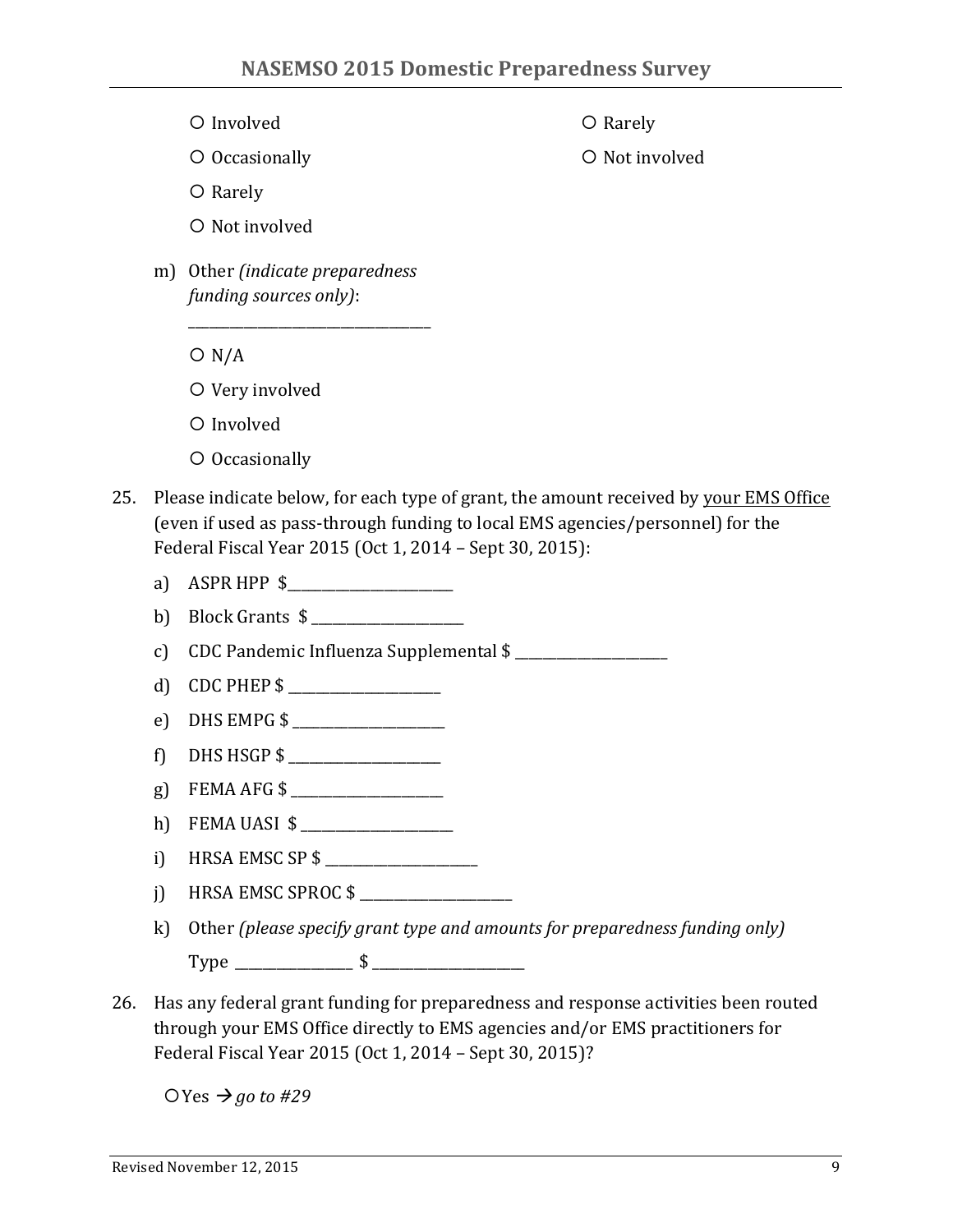$\bigcirc$  No  $\rightarrow$  *skip to #31* 

- 27. How much of this funding was routed to EMS agencies and/or EMS practitioners for Federal Fiscal Year 2015 (Oct 1, 2014 – Sept 30, 2015)?
- 28. What was this funding used to support? *(select all that apply)* 
	- $\Box$  Ambulance(s)
	- $\Box$  Communications (e.g. radios)
	- $\Box$  Data systems (e.g. NEMSIS compliant software, patient tracking, etc.)
	- $\Box$  Equipment/supplies (e.g. PPE, medical surge equipment, caches, pediatric equipment/supplies etc.)
	- $\Box$  Preparedness (e.g. strike teams, buses/trailers, tents, triage tags, etc.)
	- $\Box$  Regionalization
	- $\Box$  Staffing
	- $\Box$  Training (e.g. tuition, reimbursement for courses, conference support, pediatric training, etc.)
	- $\Box$  Trauma/Time-Sensitive Care System Activities
	- ! Other *(please specify)* \_\_\_\_\_\_\_\_\_\_\_\_\_\_\_\_\_\_\_\_\_\_\_\_\_\_\_\_
- 29. Has any major city in your State received separate federal grant funding for EMS?
	- ¡ Yes
	- $O$  No
	- O Unsure
- 30. Have EMS practitioners in your State received any other specific EMS resources (training, equipment, funding, etc....) through other federal grants in Federal Fiscal Year 2015 (Oct 1, 2014 - Sept 30, 2015)?
	- $\circ$  Yes  $\rightarrow$  *go* to #34
	- $\bigcirc$  No  $\rightarrow$  *skip to #35*
	- $\bigcirc$  Unknown  $\bigcirc$  *go to #35*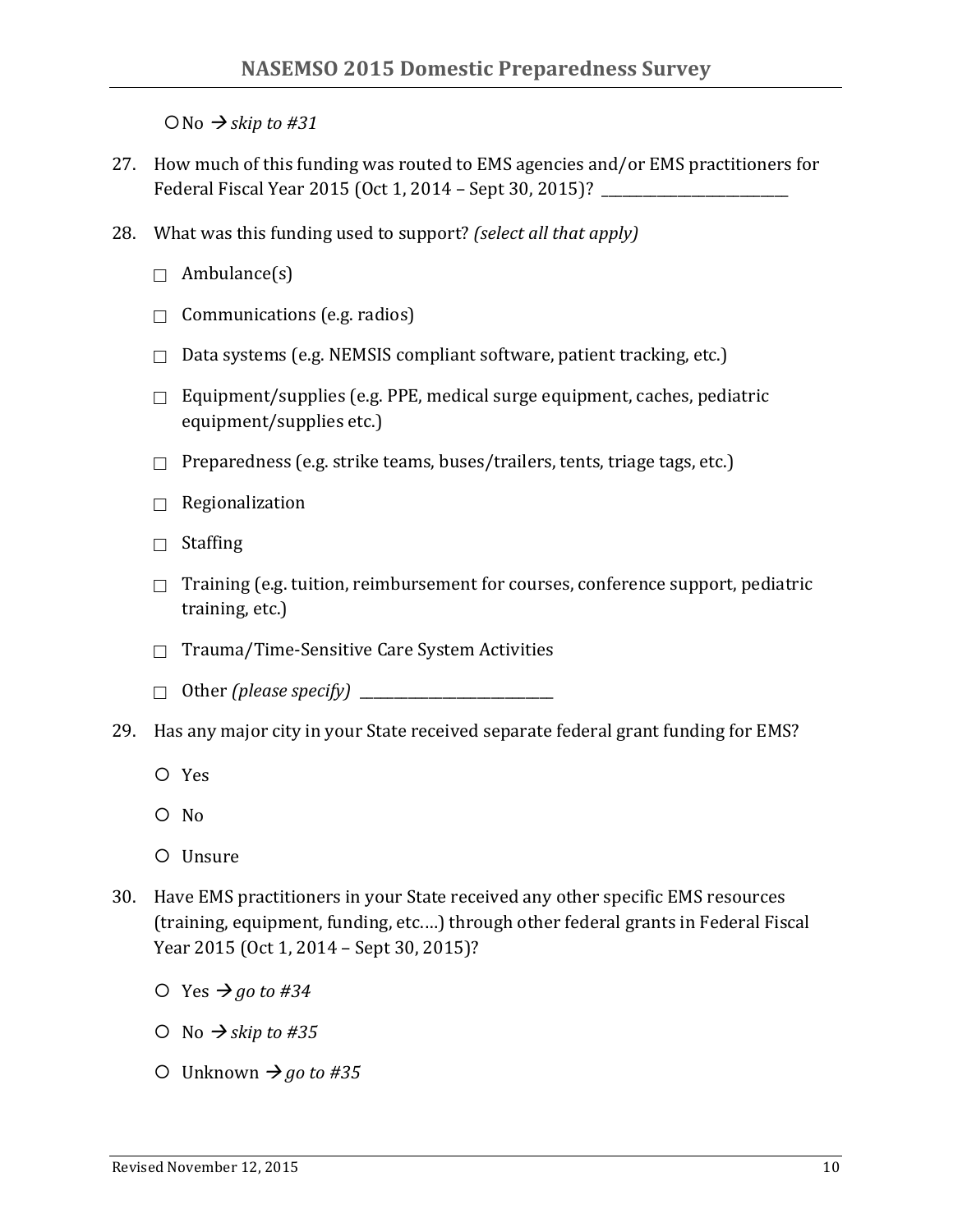\_\_\_\_\_\_\_\_\_\_\_\_\_\_\_\_\_\_\_\_\_\_\_\_\_\_\_\_\_\_\_\_\_\_\_\_\_\_\_\_\_\_\_\_\_\_\_\_\_\_\_\_\_\_\_\_\_\_\_\_\_\_\_\_\_\_\_\_\_\_\_\_\_\_\_\_\_\_\_\_\_\_\_\_\_\_\_\_\_\_\_\_\_\_\_\_\_\_

32. Please give examples of the specific resources and what they were used to accomplish:

## **Preparedness Activities**

#### *ACRONYM*

- **EMA** Emergency Management Agency (State counterpart to FEMA)
- 33. How would you characterize your satisfaction with your EMS Office involvement in preparedness and response activities?
	- O Very satisfied
	- O Somewhat satisfied
	- O Needs improvement
- 34. How would you characterize your satisfaction with your EMS Office relationship with the following State or local response partner organizations?
	- a) State EMA
		- O Very satisfied
		- $\circ$  Somewhat satisfied
		- O Needs improvement
		- $\bigcirc$  Not Involved
	- b) State Fire Marshal
		- O Very satisfied
		- ¡ Somewhat satisfied
		- O Needs improvement
		- $\bigcirc$  Not Involved
- c) State Public Health Epidemiology/Surveillance **Office** 
	- O Very satisfied
	- $\circ$  Somewhat satisfied
	- O Needs improvement
	- $\bigcirc$  Not Involved
- d) State Public Health Emergency Preparedness
	- O Very satisfied
	- $\circ$  Somewhat satisfied
	- O Needs improvement
	- $\bigcirc$  Not Involved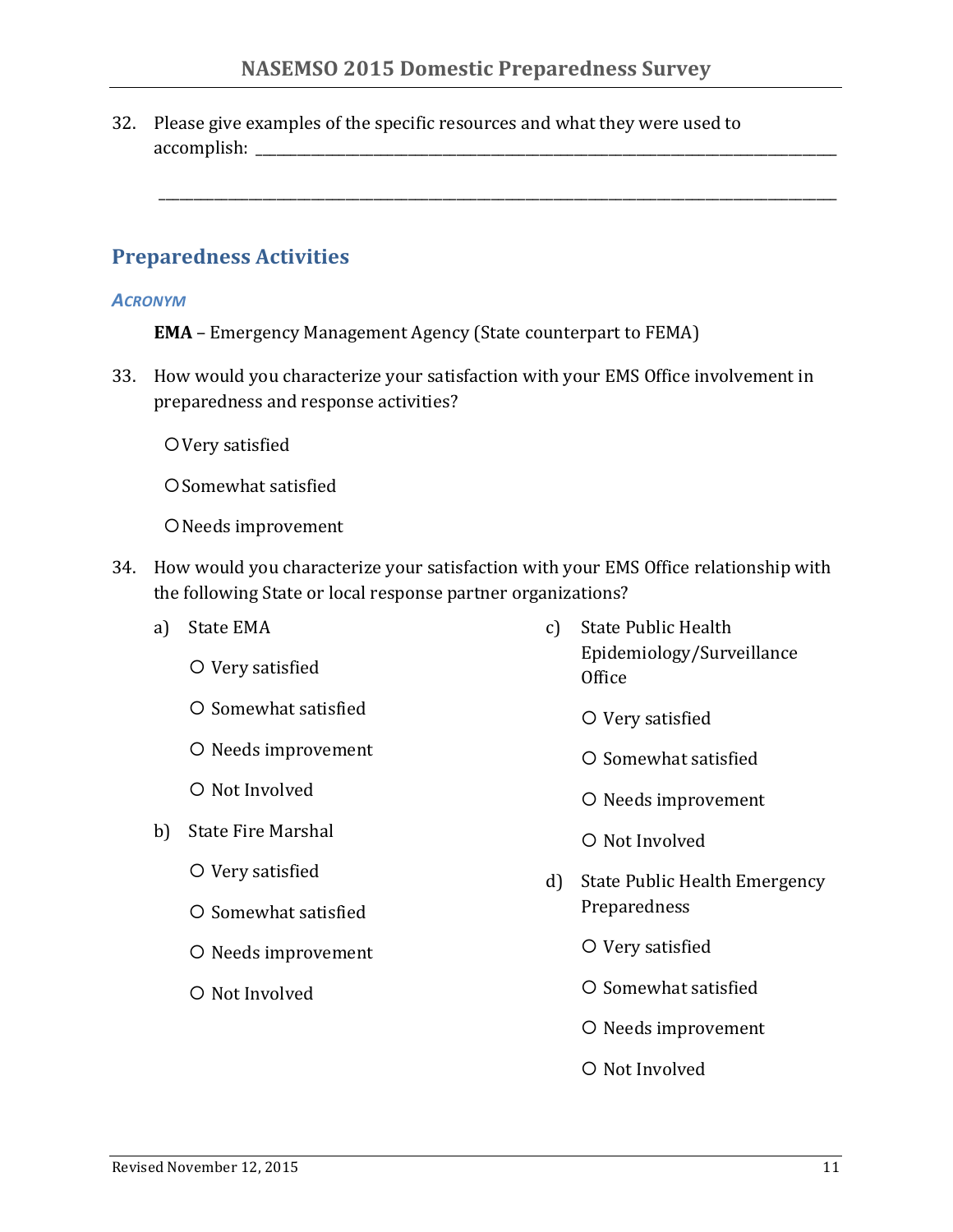| f) | Local Health Department | g) | <b>State Homeland Security Office</b> |  |  |  |
|----|-------------------------|----|---------------------------------------|--|--|--|
|    | O Very satisfied        |    | O Very satisfied                      |  |  |  |
|    | O Somewhat satisfied    |    | O Somewhat satisfied                  |  |  |  |
|    | O Needs improvement     |    | O Needs improvement                   |  |  |  |
|    | O Not Involved          |    | O Not Involved                        |  |  |  |
|    | Comments:               |    |                                       |  |  |  |
|    |                         |    |                                       |  |  |  |
|    |                         |    |                                       |  |  |  |

# **Federal Grant Programs**

#### *ACRONYM*

**NEMSIS** - National EMS Information System

- 35. Were any federal grant funds used to support:
	- a) Medical direction?

¡ Yes

 $O$  No

b) NEMSIS implementation?

¡ Yes

 $O$  No

c) Equipment for an emerging infectious disease outbreak

¡ Yes

 $O$  No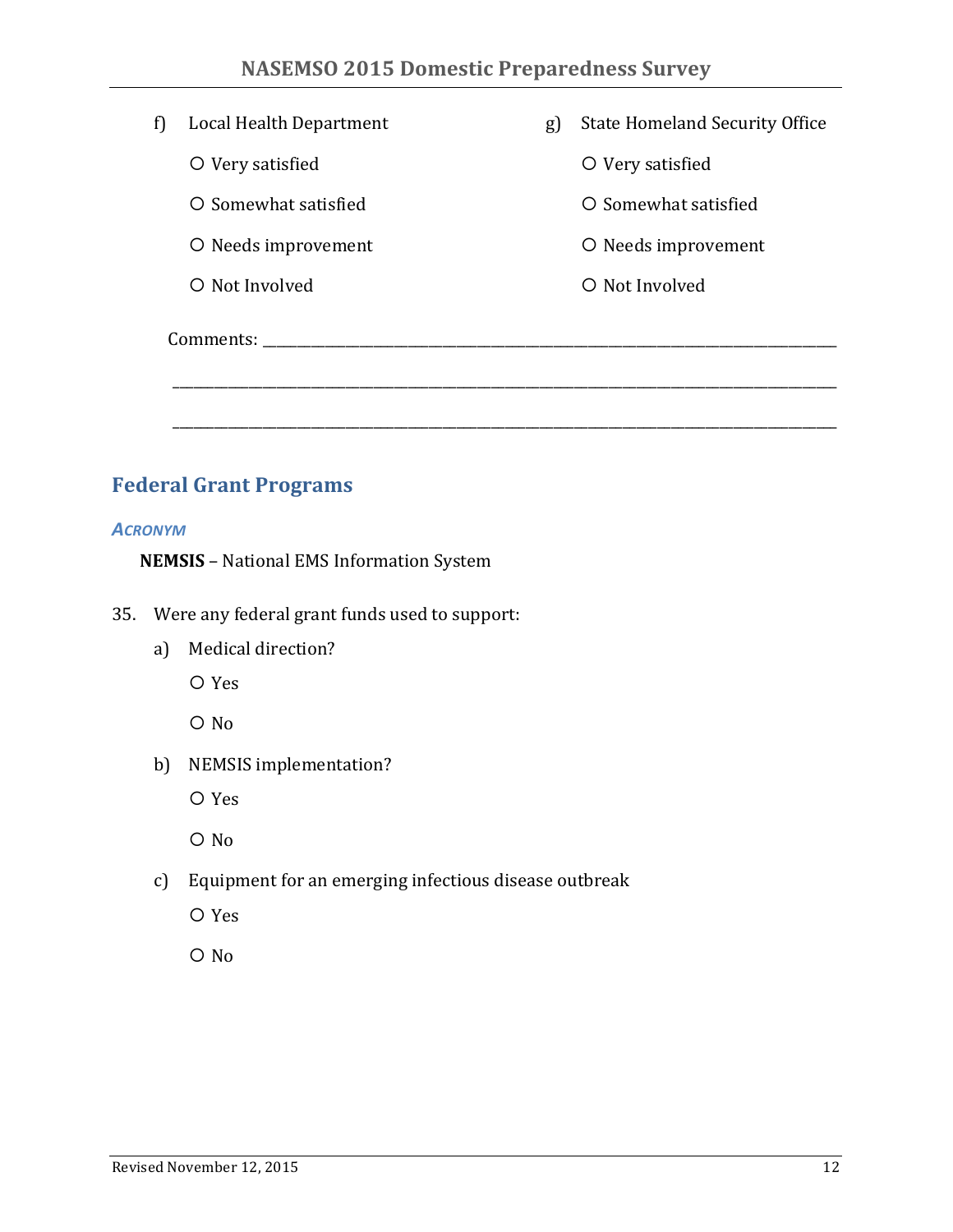### **Miscellaneous**

### *ACRONYMS*

**PSAP** – Public Safety Answering Points

**START** – Simple Triage and Rapid Treatment

36. Does your EMS Office have the capability to send out time sensitive information to local EMS agencies?

 $OYes \rightarrow go to #37$ 

 $ONo \rightarrow$ *skip* to #38

- 37. How does your EMS Office send out time sensitive information to EMS agencies? *(select all the apply)* 
	- $\Box$  Email/Listserv
	- $\Box$  Fax
	- $\Box$  Health Alert Network
	- $\Box$  Social Media (e.g. Facebook, Twitter, RSS)
	- $\Box$  Phone/Conference Calls
	- $\Box$  Statewide Alert System
	- $\Box$  EMS Office Website
	- $\Box$  Electronic Information System (e.g. credentialing, run reporting)
	- $\Box$  Other (please specify):  $\Box$
- 38. Does your EMS Office have the capability to send out time sensitive information to individual EMS practitioners?

 $OYes \rightarrow go to #39$ 

 $ONo \rightarrow$ *skip* to #40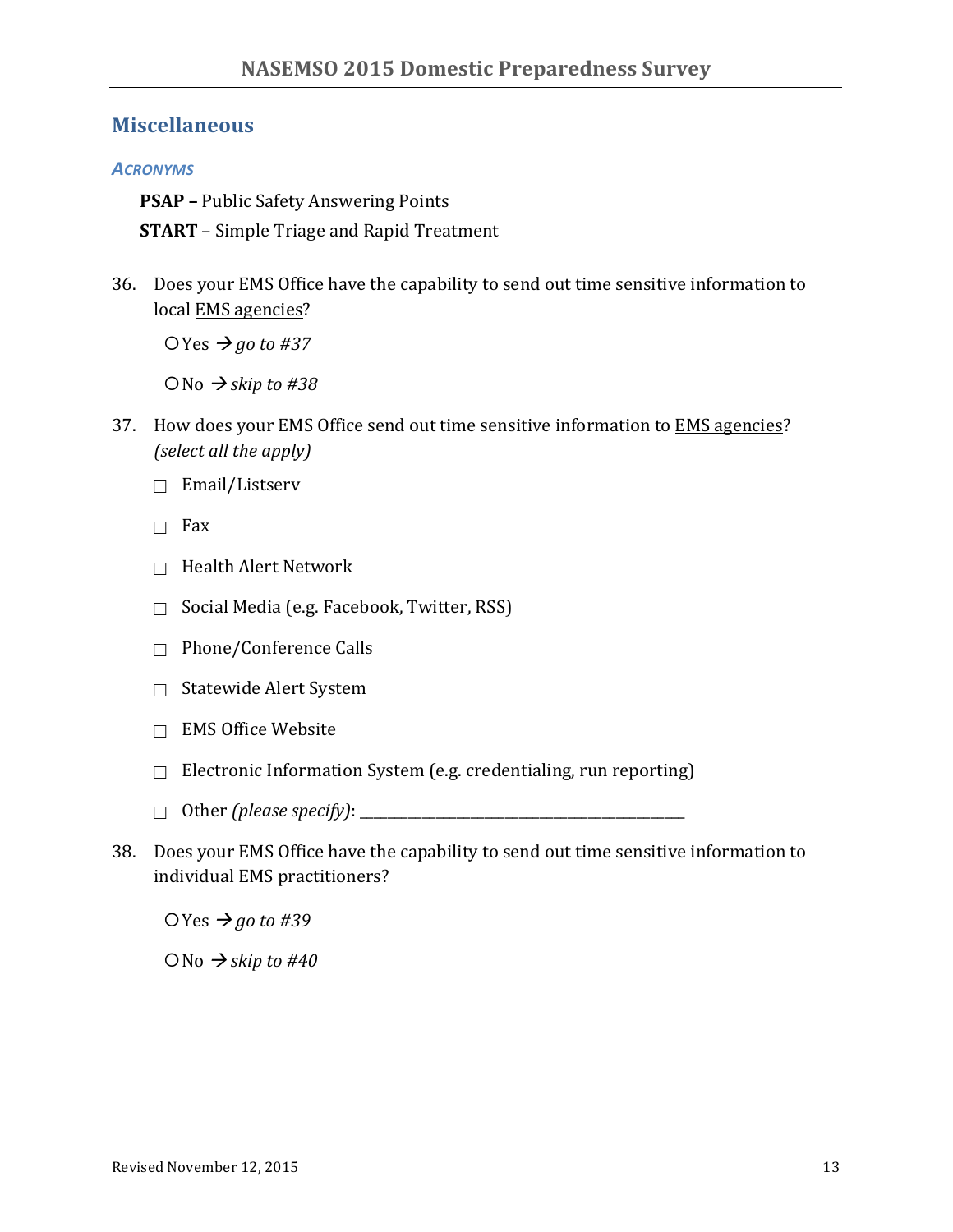- 39. How does your EMS Office send out time sensitive information to EMS practitioners? *(select all the apply)* 
	- $\Box$  Email/Listserv
	- $\Box$  Fax
	- $\Box$  Health Alert Network
	- $\Box$  Social Media (e.g. Facebook, Twitter, RSS)
	- $\Box$  Phone/Conference Calls
	- $\Box$  Statewide Alert System
	- $\Box$  EMS Office Website
	- $\Box$  Electronic Information System (e.g. credentialing, run reporting)
	- ! Other *(please describe)*: \_\_\_\_\_\_\_\_\_\_\_\_\_\_\_\_\_\_\_\_\_\_\_\_\_\_\_\_\_\_\_\_\_\_\_\_\_\_\_\_\_\_\_\_\_\_\_
- 40. Does your State require a specific statewide triage system?
	- O Yes, START
	- O Yes, JumpSTART
	- ¡Yes, Other *(please specify) \_\_\_\_\_\_\_\_\_\_\_\_\_\_\_\_\_\_\_\_\_\_\_\_\_\_\_\_\_\_\_\_\_\_\_\_\_\_\_\_*

 $ONO$ 

- 41. Does your State have a statewide patient tracking system?
	- $\bigcirc$  Yes, statewide  $\bigrightarrow$  *go to #42*
	- $\bigcirc$  Yes, regional  $\bigcirc$  *go to #42*
	- $ONo \rightarrow$ *skip* to #43
- 42. Which patient tracking system does your state use? \_\_\_\_\_\_\_\_\_\_\_\_\_\_\_\_\_\_\_\_\_\_\_\_\_
- 43. Does your State have a statewide process for prioritizing and providing vaccines and/ or antiviral medication to:
	- O EMS practitioners
	- O Both EMS practitioners and their families including pediatric doses
	- O Neither EMS practitioners nor their families
	- OA process is in development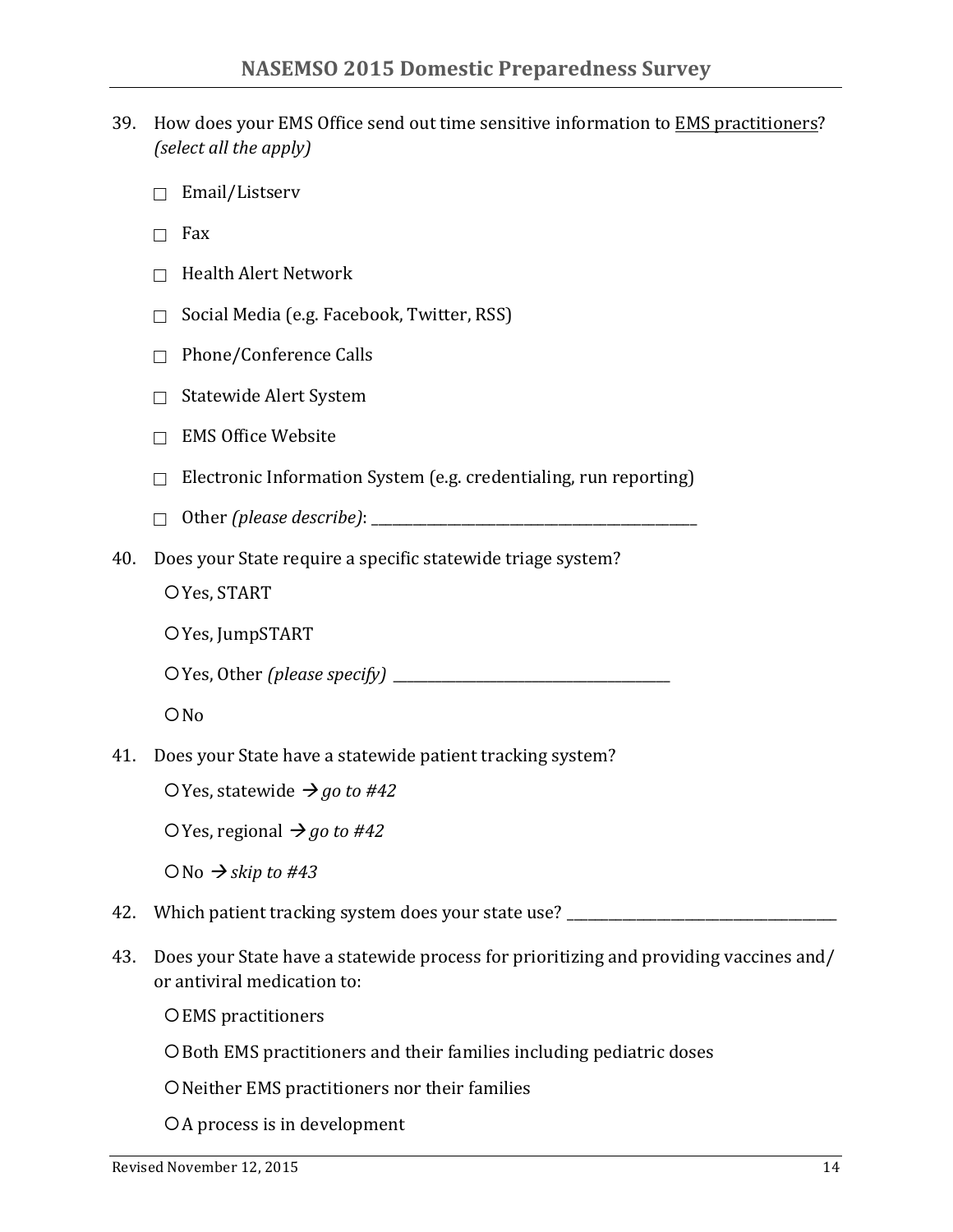44. Has your State defined the role of EMS practitioners in "treating and releasing" patients without transporting them to a healthcare facility during an emerging infectious disease outbreak?

**O**Yes

 $ONO$ 

OA process is in development

45. Are there statewide protocols and procedures in place to guide PSAP triage and patient classification during an emerging infectious disease outbreak?

**O**Yes

 $ON<sub>0</sub>$ 

OA process is in development

- 46. Are there protocols in place to guide PSAP's to allow for deviation of a normal dispatch response to emergency calls of EMS units during an emerging infectious disease outbreak? (e.g. normal response would be ALS but due to a pandemic and limited resources a BLS unit is dispatched instead)
	- O Yes, statewide
	- O Yes, regional
	- O Yes, local
	- $ON<sub>0</sub>$
	- OA process is in development
- 47. Does your State have a State Disaster Medical Advisory Committee or another committee to provide guidance on crisis standards of care?
	- $\overline{O}$  Yes, and the Committee includes a representative from EMS
	- O Yes, but there is no representative from EMS

 $\overline{O}$  No